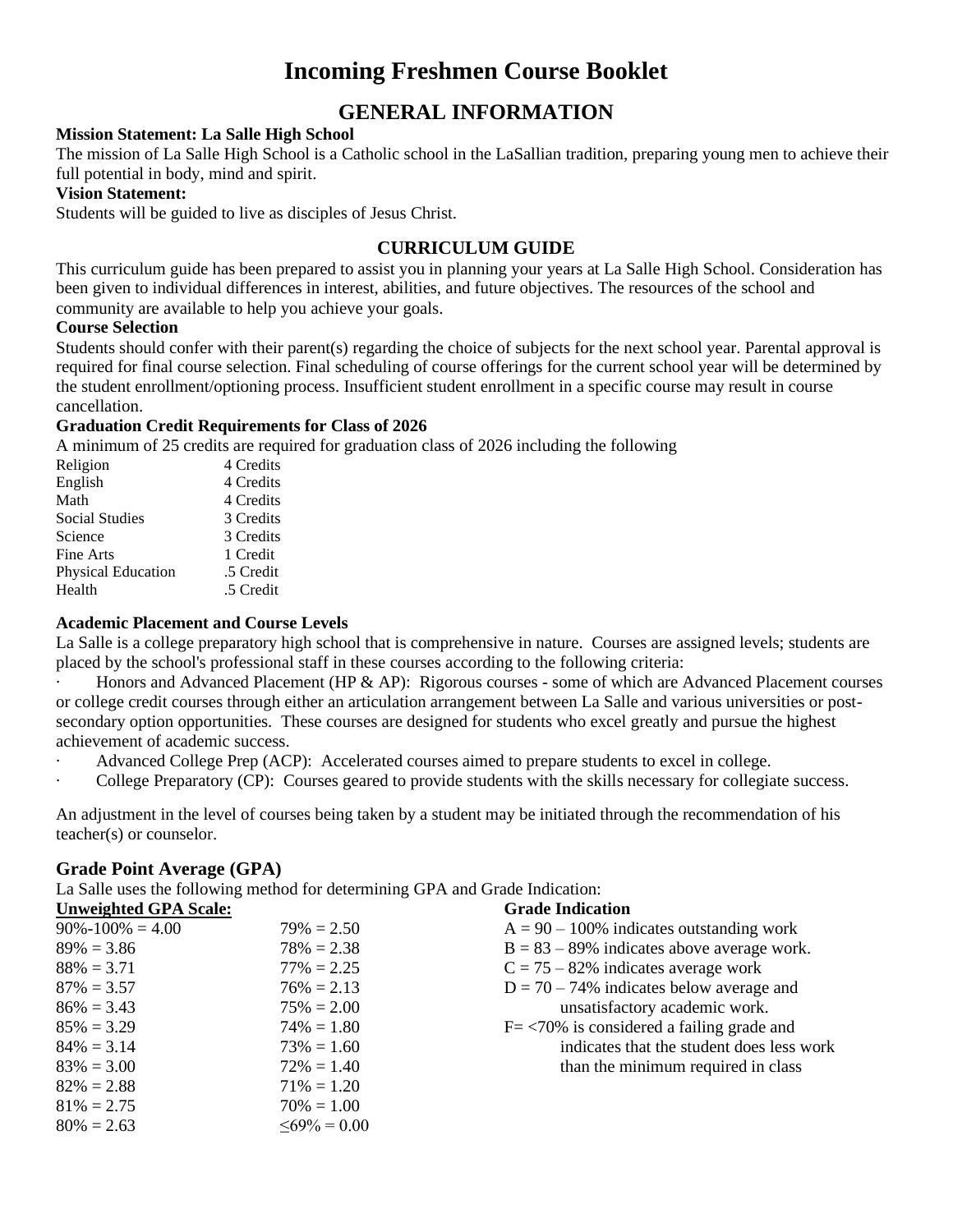## **Weighted GPA Scale:**

For weighted GPA calculations, College Board AP and College Credit Plus courses are based on a 5.0 scale; Honors courses are based on a 4.5 scale; and all other courses with numerical grades are based on the 4.0 scale.

# **Freshmen Classes**

# **Religion Department**

# **Religion I (Introduction to the Bible)** (Grade 9)

### **Old Testament**

This course introduces the student to the roots of our Christian faith as they are found in the Hebrew Scriptures. The Old Testament tells the story of Jesus Christ's people and the religious traditions he loved and practiced. This course reminds the student our adventures with God are mirrored in the story of ancient Israel. This course presents Hebrew Scriptures as inspired revelation and as a source for finding the presence of God. Prerequisite: None Semester course – 0.5 credit

# **New Testament**

This course takes an in-depth look at how the books of the New Testament were written, for whom they were written, the message for the people of the time, and how the message is relevant to our lives today. Emphasis will be placed on the fact the New Testament is not a separate book from the Old Testament, but a compliment to and the fulfillment of the Old Testament.

Prerequisite: None Semester course – 0.5

# credit **Health/PE Department**

# **Physical Education I** (Grade 9)

This course is a semester class for all freshmen students and offers a variety of physical activities which fulfill the course objective to develop the students' psychological, sociological and physiological growth. Both individual and team concepts are incorporated daily. An emphasis is placed on cooperation and leadership, beyond the individual student and his comfort level. Students will be encouraged to discover expanded levels of physical development, growth and fitness.

Prerequisite: None Full Year course – 0.5 credit

# **English Department**

# **Freshmen English**

This course is designed around grade-level literary and informational texts to develop the skills in reading, writing, speaking and listening that are the foundation for creative and purposeful expression. Emphasis will be placed on close, attentive and critical reading to tackle complex texts and to evaluate intricate arguments. Writing will be developed as a means of asserting and defending claims, demonstrating what the students know and conveying what they have thought, felt, or experienced. Each grade level addresses the English Language Arts standards by concentrating on literature of a specific thematic orientation or national origin. The course options available under each grade heading are designed to address the needs of students according to ability level. Each English 9 course offering is a survey of various literary genres and time periods.

# **Honors**

Prerequisite: None Full Year Course - 1 credit

Description: This course is designed for students who are reading and writing above grade level.

# **ACP**

Prerequisite: None Full Year Course - 1 credit

Description: This course is designed for students who are reading and writing at or above grade level.

**CP** 

Prerequisites: None Full Year Course - 1 credit Description: This course is designed for students who are reading and writing at or below grade level.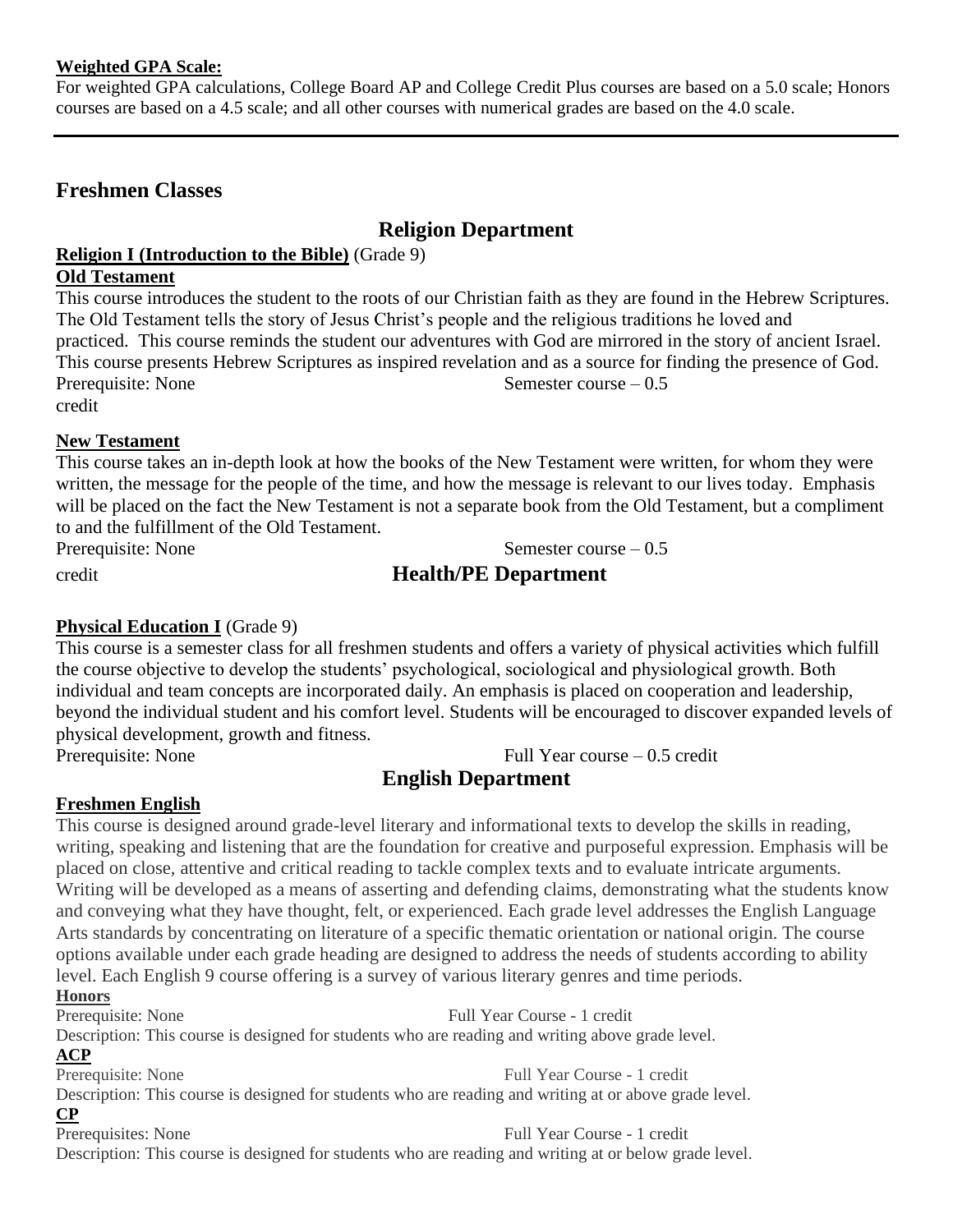# **Mathematics Department**

# **CP Integrated Math / Algebra 1**

This is a 2-year course that focuses on increasing student mathematical skill sets and addressing the building blocks of Algebra 1. The major topics of this course are computations involving linear, quadratic and exponential functions. Students will use hands-on materials and calculators in solving problems where Algebra concepts are applied. After completing this course sequence, students should take CP or ACP Geometry, determined by teacher recommendation. Prerequisite: Recommendation 2-Year course sequence – 1 credit each year

# **ACP Algebra 1**

This course focuses on the development of Algebra 1 skills and applications. Prior to beginning this course, students are expected to have mastered topics including but not limited to operations on integers, fractions and decimals. Topics of this course include but are not limited to linear, quadratic and exponential functions. Students will be expected to solve problems with and without the use of a calculator. After completing this course, students should take ACP Geometry or CP Geometry, determined by teacher recommendation.

Prerequisite: Recommendation Full Year course – 1 credit

# **Algebra 1(HP)**

This is a rigorous course designed for freshmen who have had some exposure to algebra curriculum in the 8th grade. This honors course will focus on deep dive of Algebra 1 skills and applications. Prior to beginning this course, students are expected to have mastered topics including but not limited to operations on integers, fractions and decimals. Topics of this course include but are not limited to linear, quadratic and exponential functions. Students will be expected to solve problems with and without the use of a calculator. After completing this course, students should take HP Geometry, determined by teacher recommendation. Prerequisite: Recommendation Full-year course – 1 credit

# **Algebra II (HP)**

This is a rigorous course designed to prepare students for Honors Pre-Calculus and AP Statistics. Instruction will be fast paced with high expectations. Students will be expected to work independently both in and out of the classroom. Topics include but are not limited to linear functions, quadratic functions, matrices, polynomial functions, radical functions, exponential functions and logarithms, rational functions, sequences and series, probability and statistics, periodic functions, and trigonometry. After completion of this course, students should take either ACP Pre-Calculus or Honors Pre-Calculus and AP Statistics, determined by teacher recommendation.

Prerequisite: Honors Geometry or Recommendation Full-year course – 1 credit

# **Business Department**

## **Lasallian Scholars Institute Business Seminar 1** (Grade 9)

This course is designed to challenge high-performing students to build career awareness in four high-growth industries: Information Technology and Information Management, Healthcare, Global Business, and Engineering. Furthermore, students will begin to develop an awareness of the interconnectedness of these industries. Through research, project-based learning, contact with industry professionals, and off-site experiences, students will explore careers in these industries and practice skills necessary to these careers. Students will also build essential soft skills through team leadership, project management, and professional presentations.

Prerequisite: Semester course – 0.5 credit

· Admission into Lasallian Scholars Institute

## **Envision Business Seminar 1** (Grade 9)

This course is designed to build career awareness in four high-growth industries: Information Technology and Information Management, Healthcare, Global Business, and Engineering. Through research, project-based learning, contact with industry professionals, and off-site experiences, students will explore careers in these industries and practice skills necessary to these careers. Students will also build essential soft skills through team leadership, project management, and professional presentations.

Prerequisite: Admission into Envision Semester course – 0.5 credit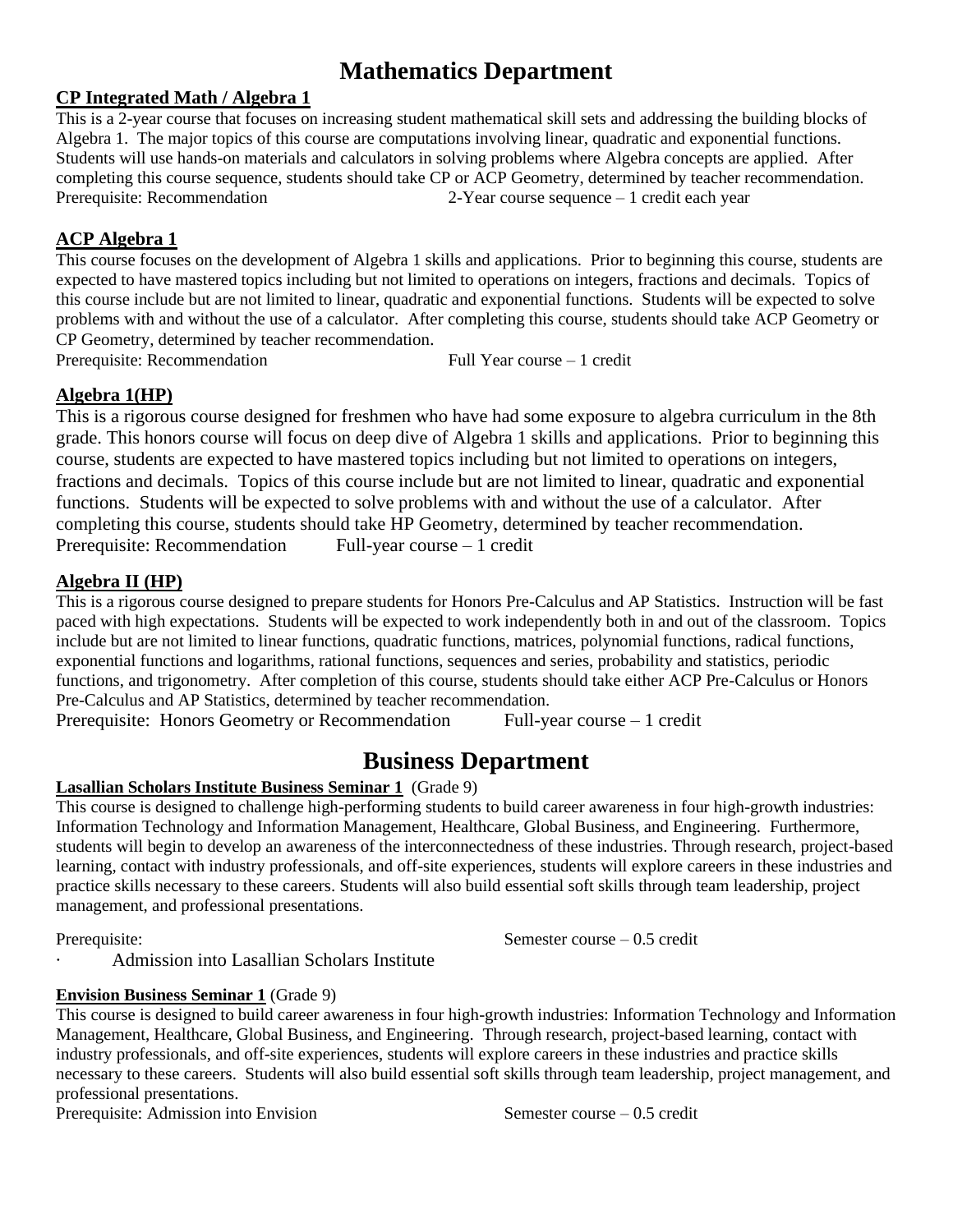# **Science Department**

## **Biology** (Grade 9)

This course will examine life from the micro level of the cell to the macro level organisms and ecosystems. Students will study cells, which are the basic unit of life. Students will continue their understanding of the cell with understanding how DNA controls cellular function and the basic unit of heredity. Using knowledge of heredity, students will explore the modern theory of evolution which provides a natural explanation for the diversity of life on Earth. Students will study ecology, including levels of organization in the ecosystem and predator/prey relationships. Prerequisite: None Full Year course – 1 credit

# **Honors Biology** (Grade 9)

This course will examine life from the micro level of the cell to the macro level organisms and ecosystems. Students will study cells, which are the basic unit of life. Students will gain an understanding of how cells function to maintain themselves and to produce new cells. Students will continue their understanding of the cell with understanding how DNA controls cellular function and the basic unit of heredity. Using knowledge of heredity, students will explore the modern theory of evolution which provides a natural explanation for the diversity of life on Earth. Students will study ecology, including levels of organization in the ecosystem, predator/prey relationships, tropic levels and the effects of physical/chemical constraints on all biological relationships and systems. This is a rigorous course designed to prepare students for advanced science courses.

Prerequisite: Recommendation Full Year course – 1 credit

# **Fine Art Department**

## **Intro to Art** (Grade 9)

Art 1 is an entry level year-long course designed to introduce students to various art forms, vocabulary and language of art. Students will develop a visual appreciation and the use of hands on media, methods and techniques to create art through studio projects. Students will learn new historical and current styles and theories of art through an interrelated study of artist. This studio course will also involve students participating in art criticism and aesthetics.

Prerequisite: None Full Year course – 1 credit

## **Band** (Grades 9-12)

Band is a year-long class open to any student participating in the band program. All students enrolled in the band class should anticipate being a member of both the Marching Band and Wind Ensemble co-curricular activities. The band program travels regularly to competitions, and gives concerts throughout the year. These performances will be based on gaining the skills of advanced music literacy, basic music theory, appropriate sound production, and all of the social and community aspects associated with participating with a musical ensemble. This course includes students in grades 9-12, and should be taken each year a student plans to be a part of the band program.

Prerequisite: None Full Year course – 1 credit

## **Men's Choir I** (Grades 9-12)

Men's Choir is an entry level, year-long performance based class, open to all students with little or no experience singing in a choir. Students are introduced to sight-reading, pitch memory, basic music notation, proper tone quality, breath management, vocal placement and interval recognition in all Men's Choir classes. Students are expected to participate in school assemblies and various concerts throughout the year. Any student enrolled in this class has the option to audition for Vocal Ensemble. This course is open to all students in grades 9-12 and may be taken all four years.

Prerequisite: None Full Year course – 1 credit